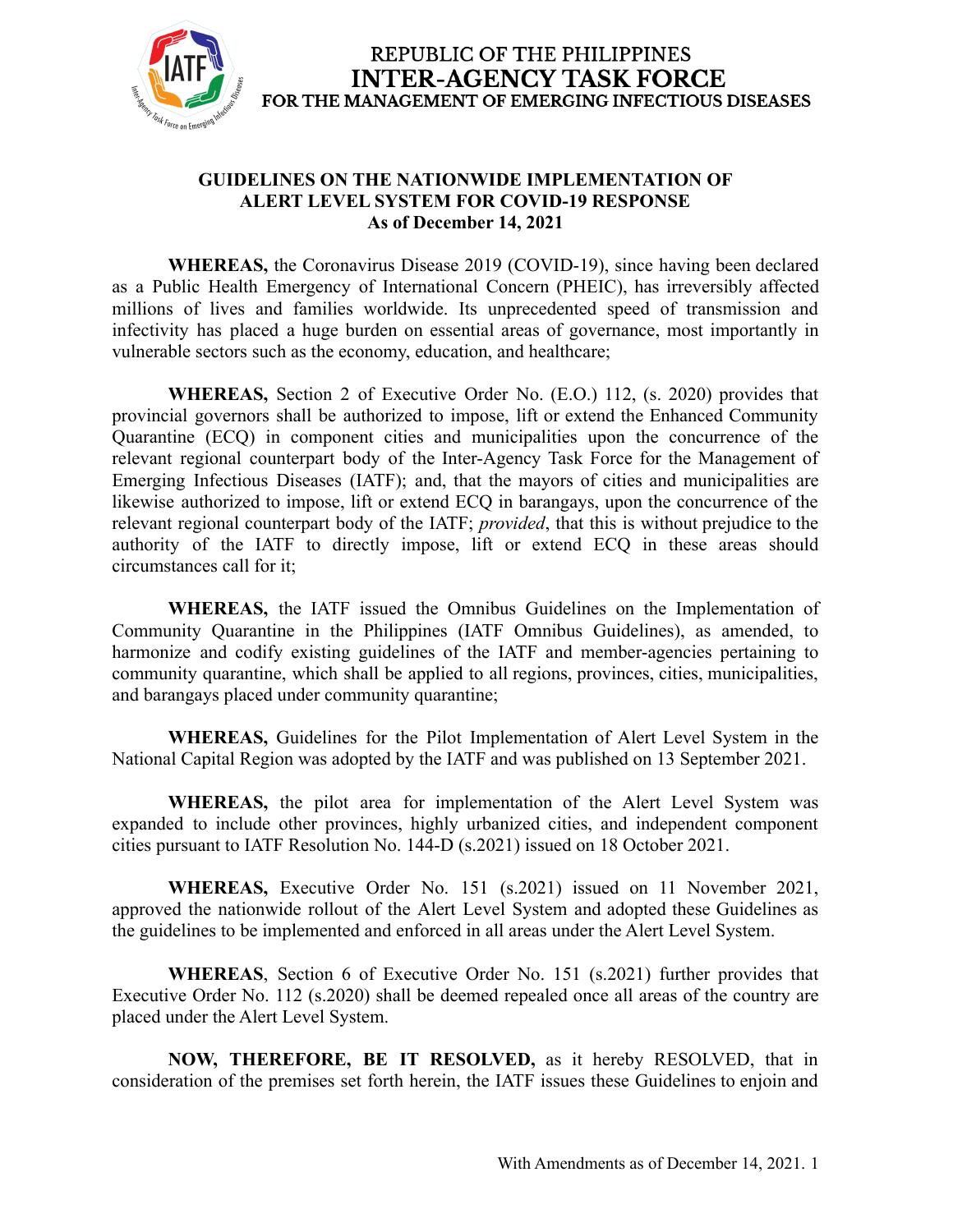

proactively advocate the principles of 3C's (Closed, Crowded, and Close Contact) strategy against COVID-19 to curb the further spread of infection:

For purposes of these Guidelines, the following shall be defined as follows:

- 1. Accommodation Establishments refers to establishments operating primarily for accommodation purposes including, but not limited to, hotels, resorts, apartment hotels, tourist inns, motels, pension houses, private homes used for homestay, ecolodges, serviced apartments, condotels, and bed and breakfast facilities.
- 2. COVID-19 refers to the Coronavirus Disease 2019 which is caused by the virus known as the severe acute respiratory syndrome coronavirus 2 (SARS-CoV-2).
- 3. **COVID-19 Alert Level System -** refers to the new Community Quarantine Classifications for dealing with COVID-19 covering entire cities, municipalities and/or regions; aimed to manage and minimize the risk of the disease through System Indicators, Triggers and Thresholds determined by the IATF to specify the public health and social measures to be taken in relation to the COVID-19 response, as may be updated based on new scientific knowledge, information about the effectiveness of control measures in the country and overseas, and its application.
	- a. Alert Level 1 refers to areas wherein case transmission is low and decreasing, total bed utilization rate, and intensive care unit utilization rate is low.
	- b. Alert Level 2 refers to areas wherein case transmission is low and decreasing, healthcare utilization is low, or case counts are low but increasing, or case counts are low and decreasing but total bed utilization rate and intensive care unit utilization rate is increasing.
	- c. Alert Level 3 refers to areas wherein case counts are high and/or increasing, with total bed utilization rate and intensive care unit utilization rate at increasing utilization.
	- d. Alert Level 4 refers to areas wherein case counts are high and/or increasing, with total bed utilization rate and intensive care unit utilization rate at high utilization.
	- e. Alert Level 5 refers to areas wherein case counts are alarming, with total bed utilization rate and intensive care unit utilization rate at critical utilization.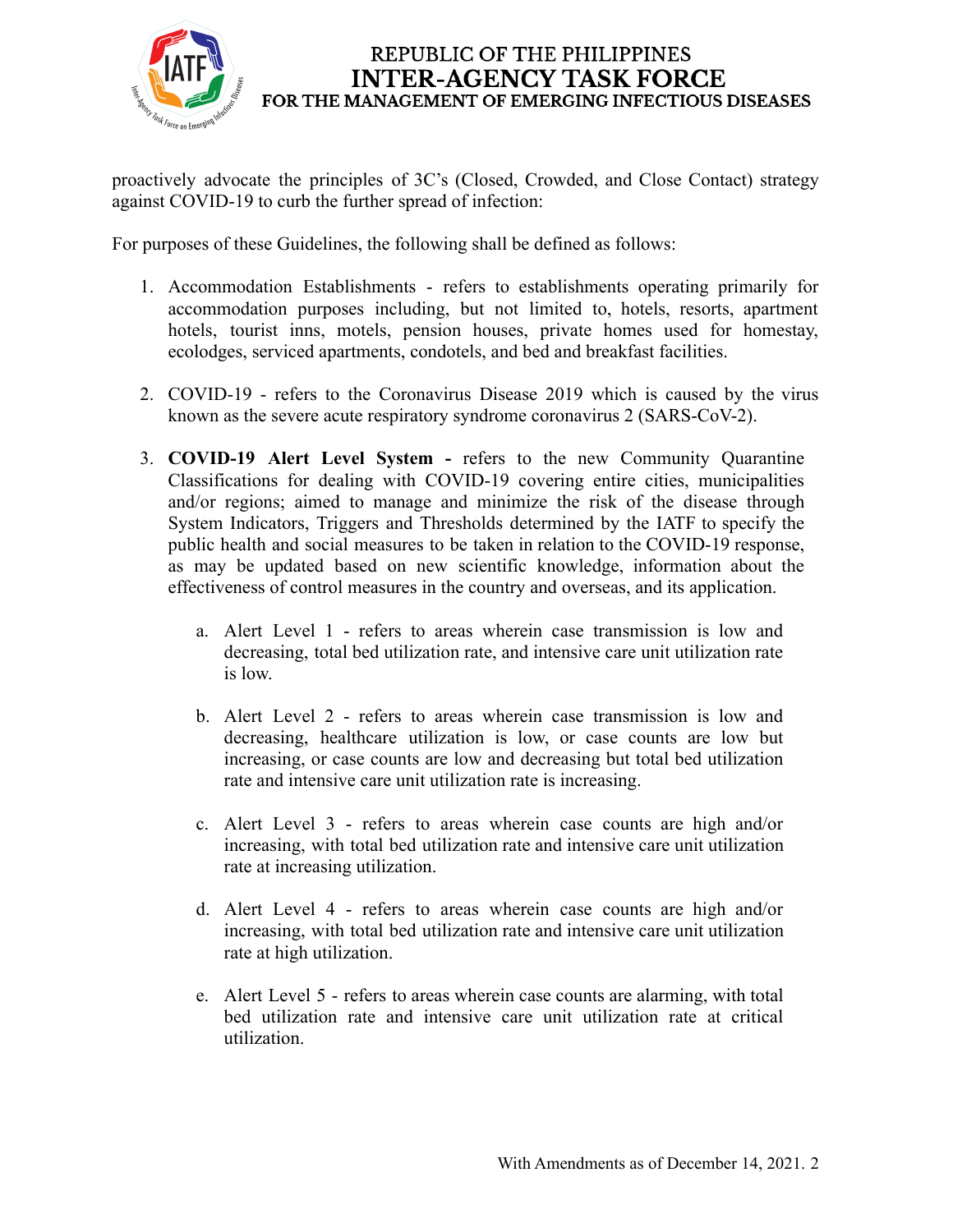

- 4. Essential goods and services covers health and social services to secure the safety and well-being of persons, such as but not limited to, food, water, medicine, medical devices, public utilities, energy, and others as may be determined by the IATF.
- 5. **Granular Lockdown** refers to a micro-level quarantine for areas identified as "critical zones" by the local government unit (LGU) which may be declared regardless of Alert Level.
- 6. Health and emergency frontline services refers to services provided by public health workers [all employees of the DOH, DOH Hospitals, Hospitals of LGUs, and Provincial, City, and Rural Health Units, and Drug Abuse Treatment and Rehabilitation Centers including those managed by other government agencies (e.g. police and military hospitals/clinics, university medical facilities), uniformed medical personnel], private health workers, such as but not limited to medical professionals, hospital and health facility administrative and maintenance staff, and aides from private health facilities, as well as their service providers, health workers and volunteers of the Philippine Red Cross and the World Health Organization, and employees of Health Maintenance Organizations (HMOs), the Philippine Health Insurance Corporation (PHIC), health insurance providers, disaster risk reduction management officers, and public safety officers.
- 7. **Minimum public health standards (MPHS)** refers to the national, local, and sector-specific guidelines on mitigation measures for its COVID-19 response across all settings by implementing non-pharmaceutical interventions (NPIs), consistent with the Department of Health (DOH) Administrative Order No. 2021-0043 or the Omnibus Guidelines on the Minimum Public Health Standards for the Safe Reopening of Institutions. This term shall also encompass specific NPIs of community mitigation strategies or public health measures that do not involve vaccines, medications, or other pharmaceutical interventions, that individuals and communities can carry out in order to reduce transmission rates, contact rates, and the duration of infectiousness of individuals in the population.
- 8. On-site capacity refers to the number of employees or workers who can be permitted or required to be physically present at their designated workplace outside of their residences.
- 9. Skeleton workforce refers to the on-site capacity which utilizes the [smallest](https://dictionary.cambridge.org/us/dictionary/english/small) [number](https://dictionary.cambridge.org/us/dictionary/english/number) of [people](https://dictionary.cambridge.org/us/dictionary/english/people) [needed](https://dictionary.cambridge.org/us/dictionary/english/needed) for a [business](https://dictionary.cambridge.org/us/dictionary/english/business) or [organization](https://dictionary.cambridge.org/us/dictionary/english/organization) to maintain its basic functions.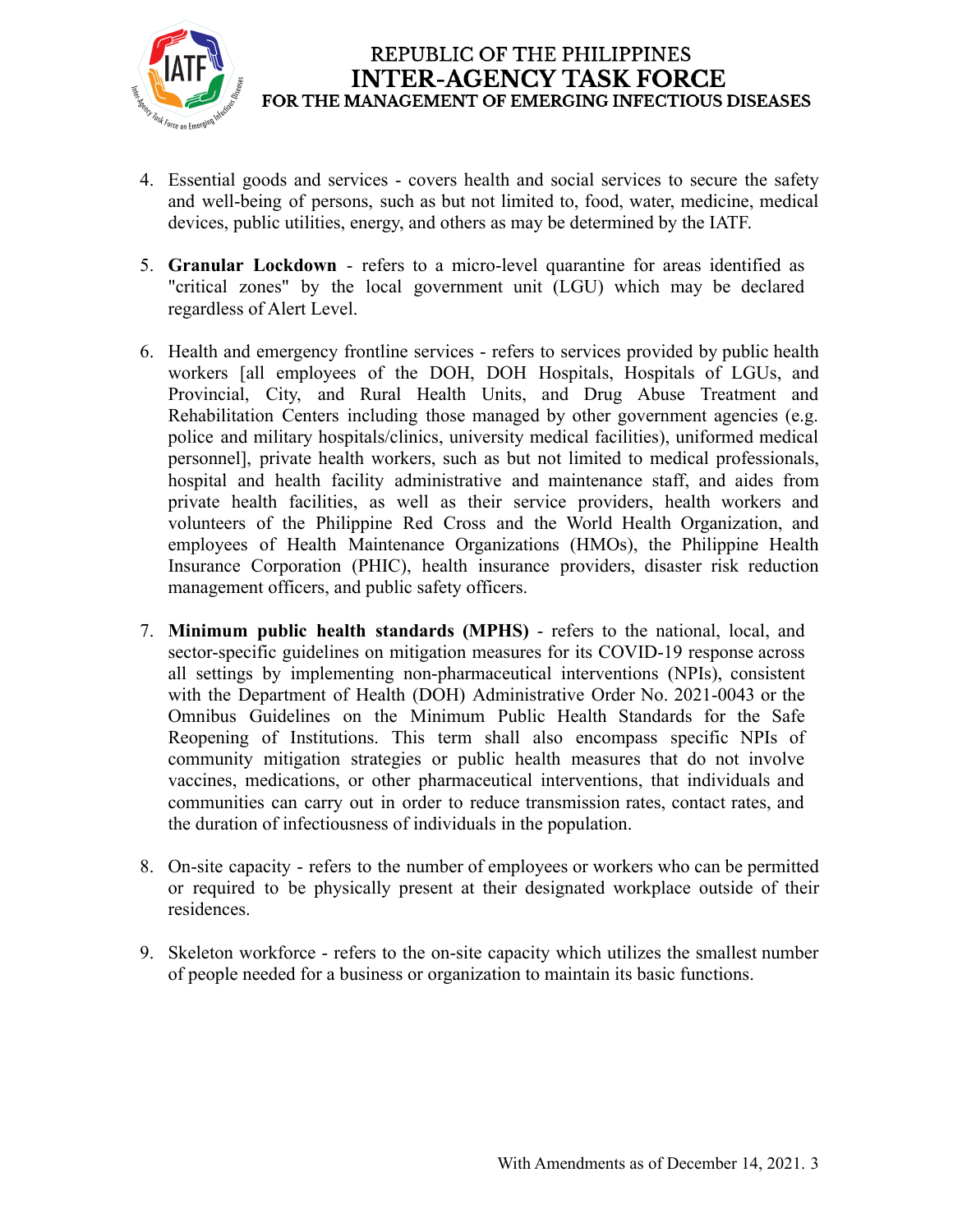

#### **PART I. ALERT LEVEL SYSTEM FOR COVID-19 RESPONSE**

# **SECTION [1] GENERAL GUIDELINES**

- 1. The DOH, shall identify the Alert Level of the areas. These areas shall follow the protocols consistent with the declared Alert Level.
- 2. LGUs shall submit on a daily basis to their respective Regional Inter-Agency Task Force (RIATF) such data as determined by National Government Agencies based on the template provided for by the IATF Sub-Technical Working Group on Data Analytics.
- 3. MPHS shall be implemented at all times consistent with the DOH Administrative Order No. 2021-0043 or the Omnibus Guidelines on the Minimum Public Health Standards for the Safe Reopening of Institutions.
- 4. The benefits for hazard pay and special risk allowances for all personnel in health facilities shall be applicable under the Alert Level System for the duration of the state of Public Health Emergency due to COVID-19.
- 5. Only hotels or accommodation establishments with valid DOT Accreditation shall be allowed to accommodate guests and clients subject to guidelines issued by the Department of Tourism and the IATF.
- 6. In all areas not under Alert Level 5, establishments permitted to operate under each Alert Level may be allowed additional venue/seating capacity on top of the existing allowable venue/seating capacities, as follows:
	- a. An additional twenty percent (20%) if the area where such establishments are located has a vaccination coverage above seventy percent (70%) for both Priority Group A2 (senior citizens) and Priority Group A3 (adults with comorbidities), as determined by the Vaccine Cluster of the National Task Force Against COVID-19; and
	- b. An additional ten percent (10%) if said establishments have been awarded Safety Seal Certificates under the Safety Seal Certification Program.
- 7. LGUs are enjoined to enact the necessary ordinances to enforce protocols contained in these Guidelines and to penalize, in a fair and humane manner, violations of these protocols. Law enforcement agencies are likewise strongly enjoined to observe fair and humane treatment of violators.
- 8. All national government agencies and instrumentalities, as well as private sector establishments, shall adopt measures to strictly implement and enforce the minimum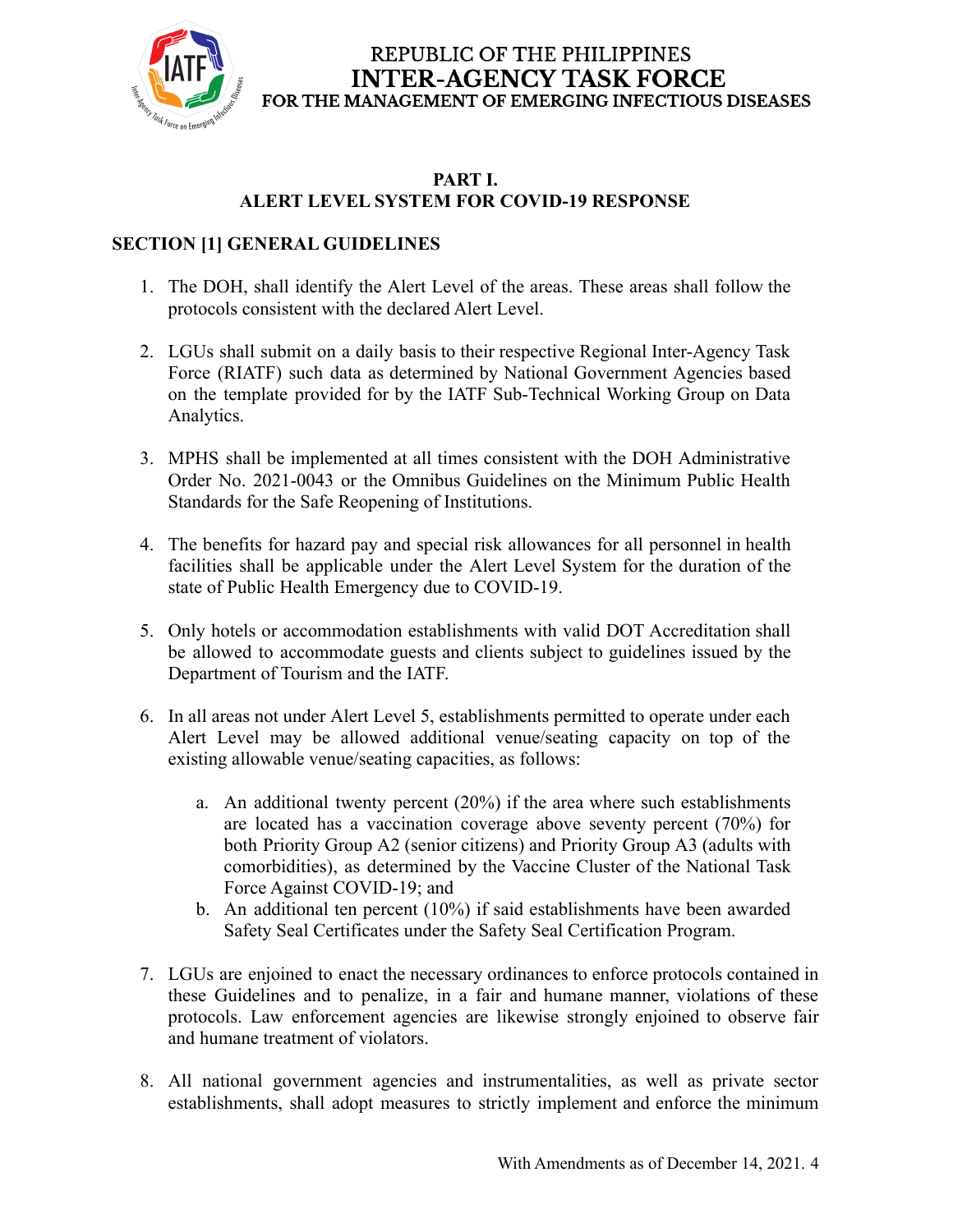

public health standards set by DOH and other standards set by relevant government agencies.

- 9. As a national policy, all LGUs shall ensure unhampered movement by land, air, or sea of all types of goods and cargoes - including their personnel and delivery vehicles - to and from their destination regardless of alert level.
- 10. Notwithstanding the provisions under the different alert levels as set forth under this Guidelines, the IATF may, in exceptional circumstances, suspend the application of the rules or adopt rules applicable to a different alert level, in order to address the COVID-19 situation in a region, province, city, or municipality.
- 11. Other COVID-19 measures not specifically provided herein such as those on border control for international travel and those for the implementation of the Philippine National Deployment and Vaccination Plan for COVID-19 Vaccines shall be governed by the appropriate IATF Resolutions.
- 12. Any violation of these Guidelines may be prosecuted under the appropriate local ordinance or as non-cooperation of the person or entities punishable under Section 9 par. (d) or (e), as the case may be, of Republic Act No. 11332, otherwise known as the Mandatory Reporting of Notifiable Diseases and Health Events of Public Health Concern Act, and its Implementing Rules and Regulations.

SECTION [2] GUIDELINES FOR AREAS UNDER ALERT LEVEL 5. The following protocols shall be observed in areas placed under Alert Level 5, except for portions thereof under granular lockdown:

- 1. Intrazonal and interzonal movement of all persons shall be limited to accessing goods and services from permitted establishments, for work in such establishments, or for such other activities allowed in this section. Any person below eighteen (18) years old, those who are over sixty-five (65) years of age, those with immunodeficiency, comorbidity, or other health risks, and pregnant women shall be required to remain in their residences at all times, except for obtaining essential goods and services, or for work in industries and offices or such other activities permitted in this Section.
- 2. Only the following establishments, persons, or activities are allowed to operate, work, or be undertaken for the duration of the Alert Level 5:
	- a. With full on-site capacity:
		- i. Public and private hospitals;
		- ii. Health, emergency, and frontline services, including those provided by dialysis centers, chemotherapy centers, HMOs, health insurance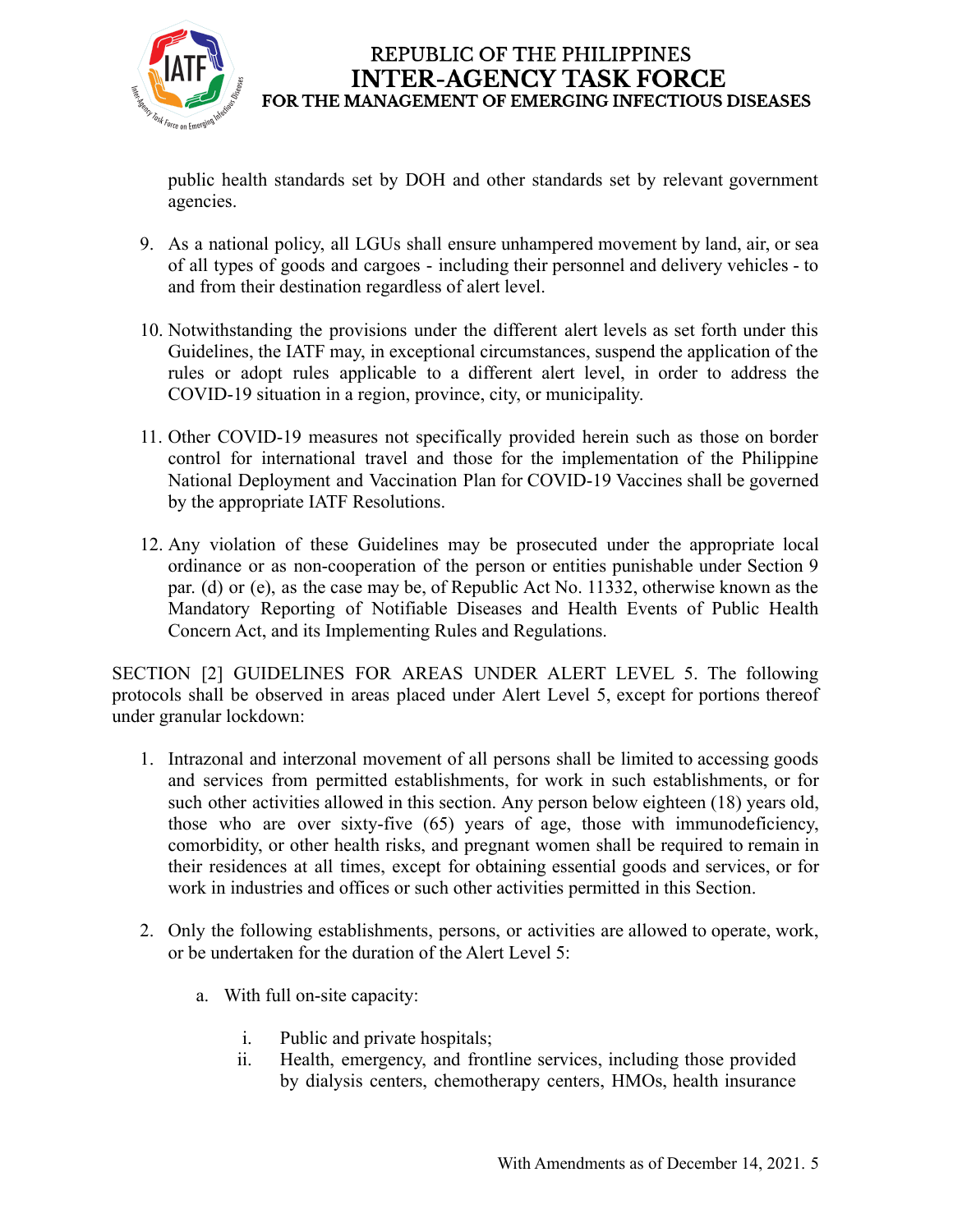

providers, disaster risk reduction management officers, and public safety officers, and the like;

- iii. Manufacturers of medicines and vitamins, medical supplies, devices, and equipment, including suppliers of input, packaging, and distribution;
- iv. Industries involved in agriculture (crops, fruits, vegetables, livestock, and poultry), forestry, fishery, and such other components of the food value chain and their workers, including farmers and fisherfolks;
- v. Logistics service providers (delivery and courier services; cargo handling; warehousing; trucking; freight forwarding; shipping, port and terminal operators and contractors and ancillary services (i.e. drivers, conductors, terminal workers);
- vi. Essential and priority construction projects, whether public or private, in accordance with the guidelines issued by the Department of Public Works and Highways (DPWH) including contractors, subcontractors, and consultants of the Department of Transportation for the construction of Build Build Build flagship infrastructure projects;
- vii. Manufacturing related to food and other essential goods such as but not limited to soap and detergents, diapers, personal hygiene products, toilet paper, and wet wipes, and disinfectants;
- viii. Companies that manufacture, distribute, and/or supply equipment or products necessary to perform construction or maintenance works, such as cement and steel, or spare parts;
- ix. Essential retail trade and service establishments such as public markets, supermarkets, grocery stores, convenience stores, pharmacies or drug stores, hardware, office supplies, bicycle shops, laundry shops, and water-refilling stations;
- x. Food preparation establishments such as kiosks, commissaries, restaurants, and eateries, but limited to take-out and delivery;
- xi. Public and private financial service providers involved in the distribution of government grants and amelioration subsidies;
- xii. Business process outsourcing establishments (BPOs), and export-oriented businesses, including mining and quarrying activities; and
- xiii. Public transport providers and operators;
- b. At a maximum of fifty percent (50%) on-site capacity:
	- i. Media establishments and their total permanent staff complement, inclusive of reporters and other field employees.
- c. With an on-site skeleton workforce: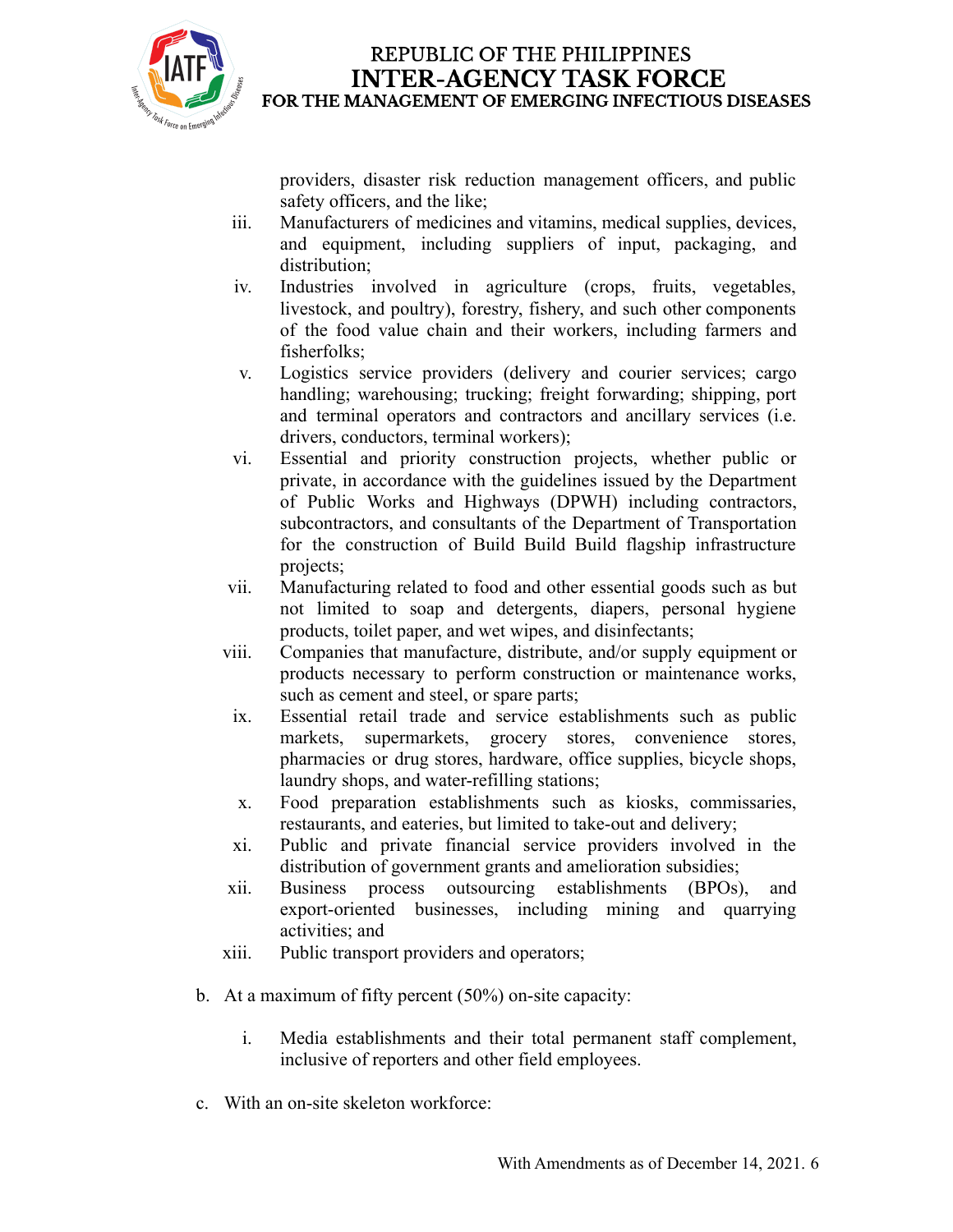

- i. Dental, rehabilitation, optometry, and other medical clinics for the treatment of illness or injuries. Provided, that there is strict observance of infection prevention and control protocols. Provided, further, that dental procedures shall be limited to emergency cases only and that the wearing of full Personal Protective Equipment (PPEs) by dentists and attendants shall be mandatory. Provided, finally, that home service therapy for Persons with Disabilities (PWDs) shall be allowed;
- ii. Veterinary clinics;
- iii. Banks, money transfer services, including pawnshops only insofar as performing money transfer functions, microfinance institutions, and credit cooperatives, including their armored vehicle services, if any;
- iv. Capital markets, including but not limited to the Bangko Sentral ng Pilipinas, Securities and Exchange Commission, Philippine Stock Exchange, Philippine Dealing and Exchange Corporation, Philippine Securities Settlement Corporation, and Philippine Depository and Trust Corporation;
- v. Water supply and janitorial/sanitation services and facilities, including waste disposal services, as well as property management and building utility services;
- vi. The energy sector (oil, gas, and power companies), their third-party contractors and service providers, including employees involved in electric transmission and distribution, electric power plant and line maintenance, electricity market and retail suppliers, as well as those involved in the exploration, operations, trading and delivery of coal, oil, crude or petroleum and by-products (gasoline, diesel, liquefied petroleum gas or LPG, jet oil, kerosene, lubricants), including gasoline stations, refineries, LPG stations, and depots or any kind of fuel used to produce power;
- vii. Telecommunications companies, internet service providers, cable television providers, including those who perform indirect services such as the technical, sales, and other support personnel, as well as the employees of their third-party contractors doing sales, installation, maintenance, and repair works;
- viii. Airline and aircraft maintenance, pilots and crew, and employees of aviation schools for purposes of the pilot's recurrent training for flight proficiency and type rating using simulator facilities; and ship captains and crew, including shipyard operations and repair;
- ix. Funeral and embalming services;
- x. Security personnel licensed by the PNP Supervisory Office for Security and Investigation Agencies;
- xi. Printing establishments authorized by the Bureau of Internal Revenue and those contracted by other government agencies;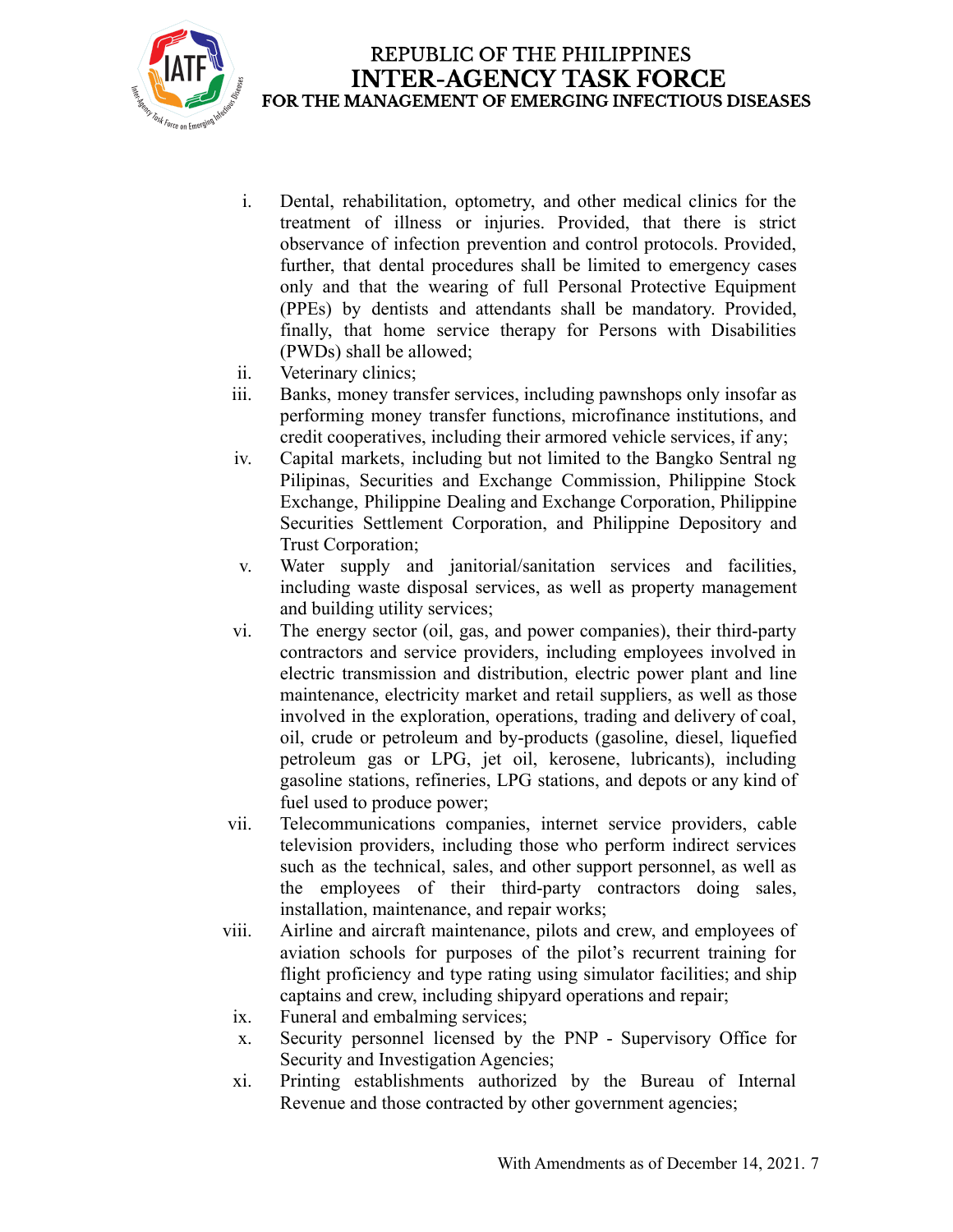

- xii. Establishments engaged in repair and maintenance of machinery and equipment, for households and essential permitted establishments;
- xiii. Establishments engaged in repair and maintenance of motorized and non-motorized vehicles, including the sale of spare parts;
- xiv. Leasing of real and personal properties;
- xv. Employment activities that involve the recruitment and placement for permitted sectors;
- xvi. Teachers, professors and other staff for purposes of conducting online/offline, and flexible classes, completion of grades, and processing of student credentials, requirements and documents;
- xvii. Lawyers only when required to provide on-site legal representation necessary to protect rights of persons, whether natural or juridical; and
- xviii. All other establishments, to the extent necessary for the buying and selling of consumer goods or services via the internet.

All other businesses, persons, or activities, shall not be allowed to operate, work, or be undertaken on-site during Alert Level 5.

- 3. Notwithstanding the foregoing, the Department of Trade and Industry (DTI) is hereby authorized to issue a negative list of other industries that shall remain prohibited in areas under Alert Level 5.
- 4. Agencies and instrumentalities of the government shall be fully operational, with a skeleton workforce on-site and the remainder under alternative work arrangements as approved by the head of agency unless a greater on-site capacity is required in agencies providing health and emergency frontline services, laboratory and testing services, border control, or other critical services, in accordance with the relevant rules and regulations issued by the Civil Service Commission (CSC).
- 5. The co-equal or independent authority of the legislature (Senate and the House of Representatives), the judiciary (the Supreme Court, Court of Appeals, Court of Tax Appeals, Sandiganbayan, and the lower courts), the Office of the Ombudsman, and the Constitutional Commissions, to implement any alternative work arrangements, is recognized.
- 6. Officials and employees of foreign diplomatic missions and international organizations accredited by the Department of Foreign Affairs (DFA), whenever performing diplomatic functions and subject to the guidelines issued by the DFA, may operate with an on-site skeleton workforce.
- 7. Gatherings outside of residences shall be prohibited. Gatherings at residences with any person outside of one's immediate household shall likewise be prohibited. However, gatherings that are essential for the provision of health services, government services,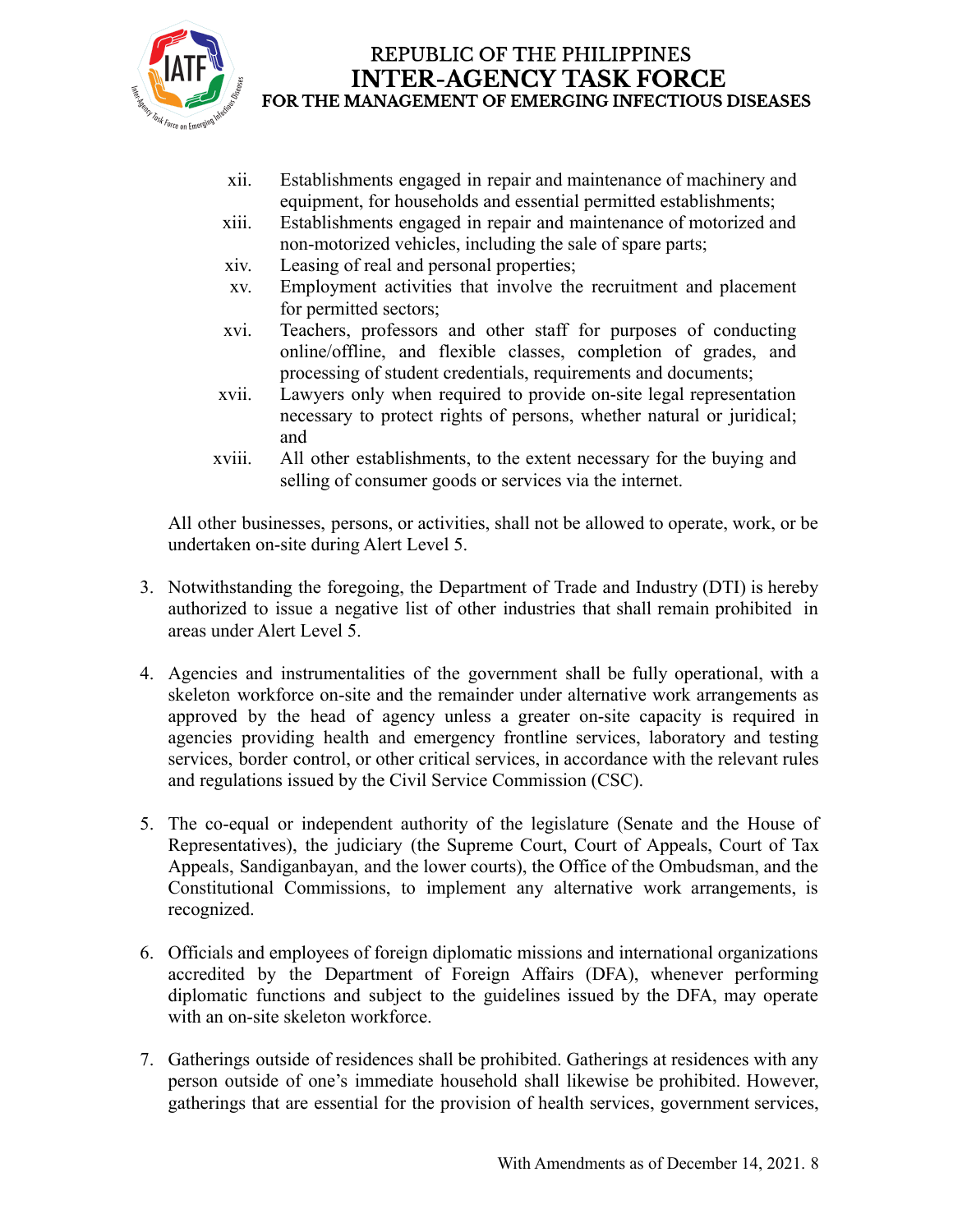

or humanitarian activities authorized by the appropriate government agency or instrumentality shall be allowed.

Pastors, priests, rabbis, imams, or other religious ministers and their assistants may conduct religious services performed through online video recording and transmission, necrological services, wakes, inurnment, and funerals, and they shall be allowed to move for such purposes. Corollary, immediate family members of the deceased who died of causes other than COVID-19 and for the cremains of COVID-19 shall be allowed to move from their residences to attend the wake or interment of the deceased upon satisfactory proof of their relationship with the latter, fully complying with the prescribed minimum public health standards for the duration of the activity.

- 8. Face-to-face or in-person classes at all levels shall be suspended. The education sector shall operate in accordance with the guidelines of the Commission on Higher Education (CHED) for higher education, Technical Educational and Skills Development Authority (TESDA) for technical vocational education and training, and Department of Education (DepEd) for basic education.
- 9. The road, rail, maritime, and aviation sectors of public transportation shall be allowed to operate at such capacity and protocols in accordance with guidelines issued by the Department of Transportation (DOTr).
- 10. Law enforcement agencies shall recognize any of the following IDs: (i) IATF IDs issued by the regulatory agencies with jurisdiction over permitted establishments or persons, (ii) valid IDs or other pertinent documentation issued by accrediting organizations or establishments allowed under Alert Level 5, and, (iii) if required by the LGU, local IDs for availing of essential goods and services. No other IDs or passes specifically exempting persons from alert level shall be required of workers of permitted establishments and/or offices without prejudice to requiring the presentation of other documents establishing the nature of their work.
- 11. The movement of cargo/delivery vehicles, as well as vehicles used by public utility companies, shall be unhampered. Shuttle services of permitted establishments shall not be subject to an ID system but shall maintain compliance with minimum public health standards.
- 12. Private corporations are encouraged to process payrolls online. Payroll managers and such other employees required for the processing of payroll shall be allowed to travel to their respective offices during Alert Level 5.
- 13. Uniform curfew hours may be imposed by LGUs, subject to the guidelines issued by the Department of the Interior and Local Government (DILG). Workers, cargo vehicles, public transportation, and operating hours of permitted establishments, however, shall not be restricted by such curfew.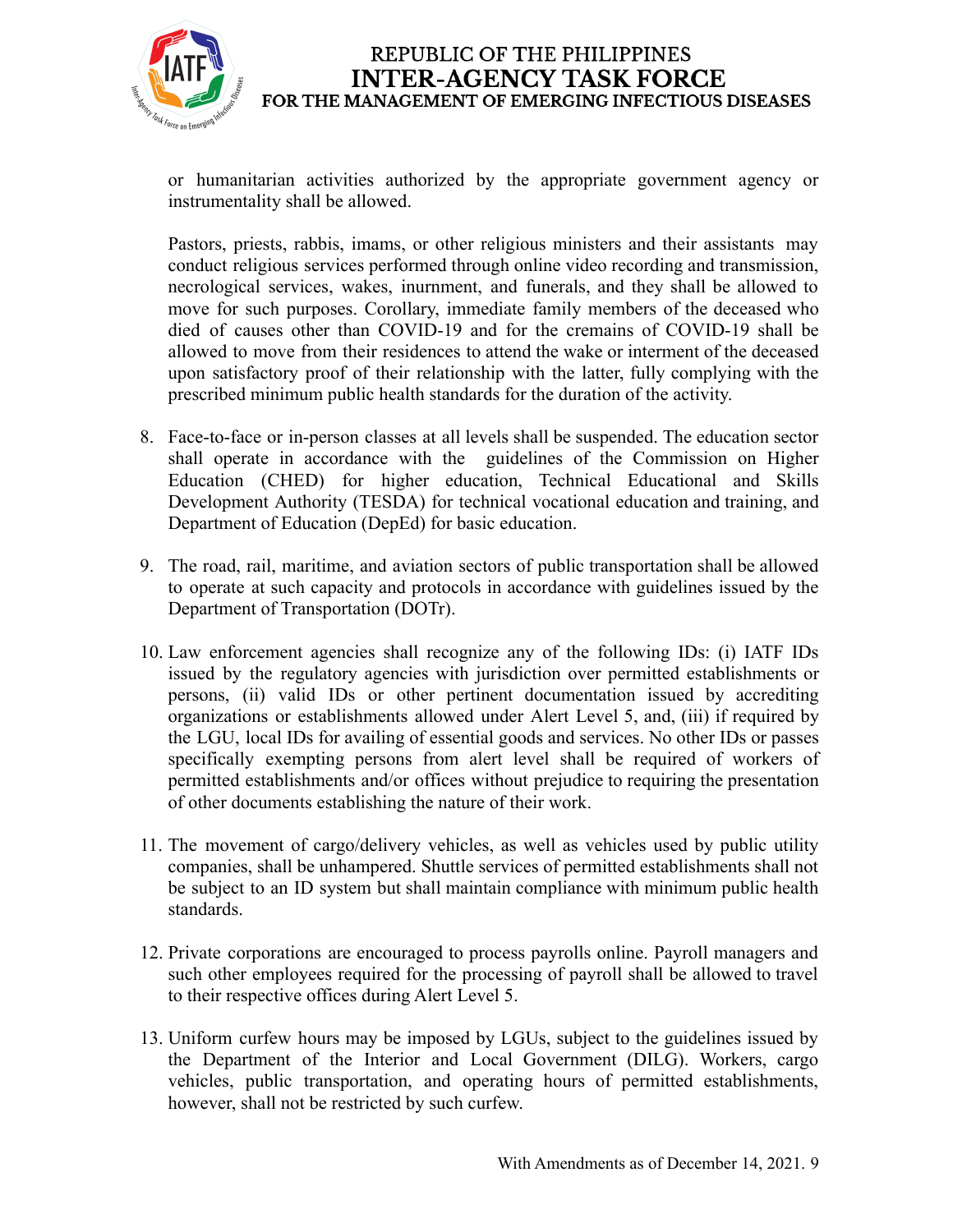

14. (a) The movement of the following authorized persons outside their residences (APOR), by land, sea, or air, within and across areas placed under Alert Level 5 shall be allowed: (1) health and emergency frontline services and uniformed personnel, (2) government officials and employees on official travel, (3) duly-authorized humanitarian assistance actors (HAAs), especially those transporting medical supplies and laboratory specimens related to COVID-19, and other relief and humanitarian assistance, (4) persons traveling for medical or humanitarian reasons, and those leaving their residence to be vaccinated (with proof of schedule), and persons availing of DFA consular services (with confirmed appointments), (5) persons going to and from the airport including Overseas Filipino Workers (OFWs) carrying Overseas Employment Certificates, (6) any person whose purpose of travel is for a work, business, or activity that is also permitted in areas under Alert Level 5, and (7) public utility vehicle operators. The PNP shall be authorized to promulgate and regularly update the list of APORs. Authorized shuttle services shall be allowed to travel within and across areas placed under Alert Level 5, with priority given to persons rendering health and emergency frontline services.

**SECTION [3] GUIDELINES FOR AREAS UNDER ALERT LEVEL 4.** The following protocols shall be observed in areas placed under Alert Level 4, except for portions thereof under granular lockdown:

- 1. Intrazonal and interzonal travel shall be allowed subject to the reasonable regulations of the LGU of destination, except for those (i) below eighteen (18) years of age, and (ii) belonging to the vulnerable population, namely, those who are over sixty-five (65) years of age, those with immunodeficiencies, comorbidities, or other health risks, and pregnant women, provided that:
	- a. Those below eighteen (18) years of age, and those belonging to the vulnerable population, shall be allowed access to obtain essential goods and services, or for work in permitted industries and offices in accordance with existing labor laws, rules, and regulations.
	- b. Fully vaccinated individuals belonging to the vulnerable population and those below eighteen (18) years of age shall be allowed to participate in the following activities:
		- i. Specialized markets of the Department of Tourism such as Point-to-Point Travel subject to the reasonable regulations of the LGU of destination, and *Staycations*; and
		- ii. Individual outdoor exercises even beyond the general area of their respective residences. Provided that, the minimum public health standards and precautions such as the wearing of face masks and the maintenance of social distancing protocols are observed.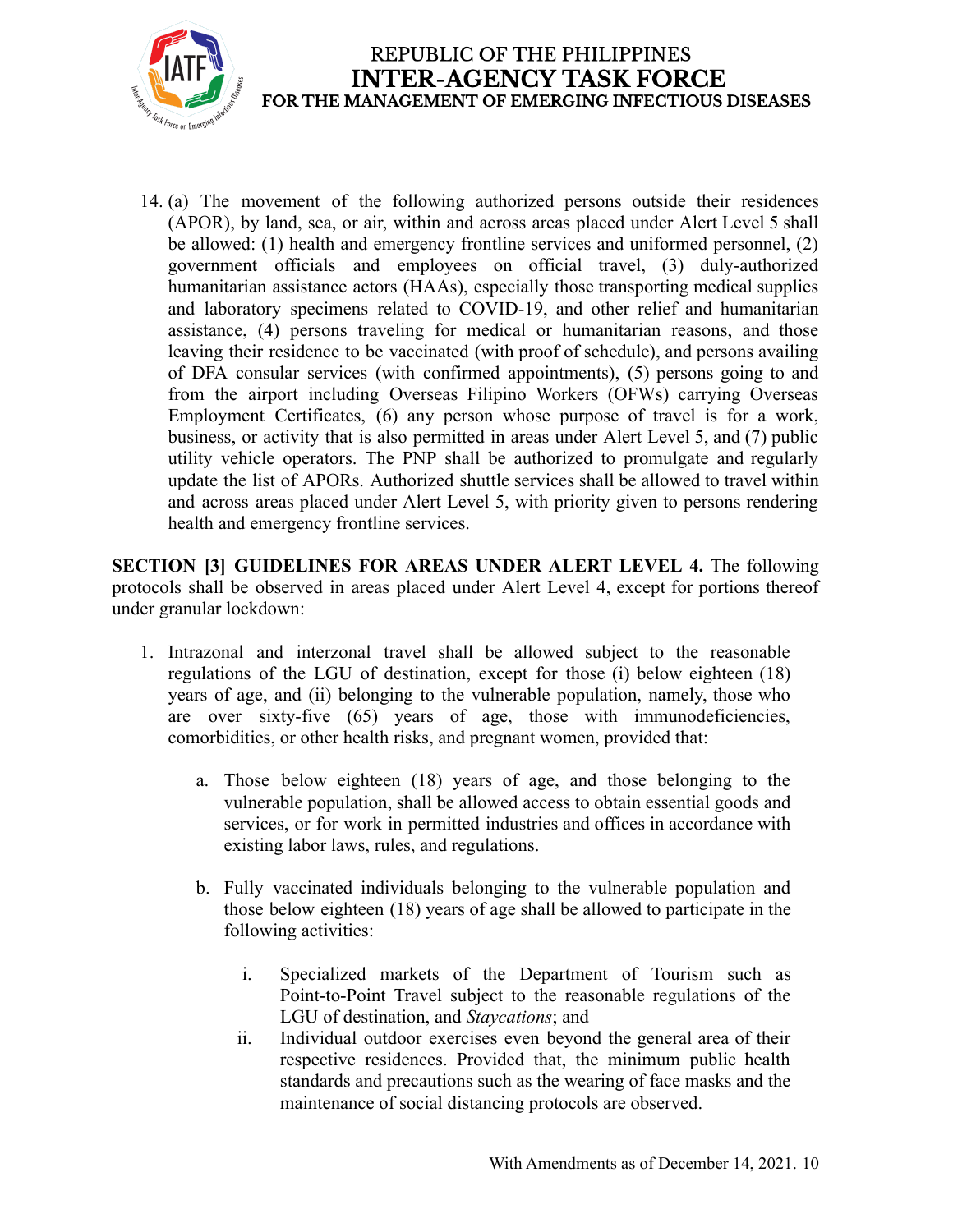

- 2. Fully vaccinated individuals, including those belonging to the vulnerable population, may participate in the permitted activities under this Section.
- 3. The following establishments and/or activities characterized as high-risk for transmission **shall not be allowed to operate**, **or be undertaken** in areas classified under Alert Level 4:
	- a. Face to face or in-person classes for basic education, except those approved by the IATF and/or the Office of the President;
	- b. Face-to-face or in-person classes for higher education or for technical, vocational education and training, except those approved by the IATF and/or the Office of the President;
	- c. All contact sports, whether indoor or outdoor;
	- d. Cinemas and movie houses;
	- e. Funfairs/*peryas* and kid amusement industries such as playgrounds, playroom, and kiddie rides;
	- f. Venues with live voice or wind-instrument performers and audiences such as in karaoke bars, bars, clubs, concert halls, and theaters;
	- g. Casinos, horse racing, cockfighting and operation of cockpits, lottery and betting shops, and other gaming establishments except as may be authorized by the IATF or the Office of the President; and
	- h. Gatherings in residences with individuals not belonging to the same household.
- 4. The following establishments, or activities, shall be allowed to operate, or be undertaken at a **maximum of 10% indoor venue capacity for fully vaccinated individuals only and 30% outdoor venue capacity provided that they have been issued a Safety Seal Certification**. Provided further, that all on-site workers/employees of these establishments, or organizers of activities are fully vaccinated against COVID-19 and minimum public health standards shall be strictly maintained. Provided further still, that there is no objection from the LGU where these activities may take place:
	- a. Venues for meetings, incentives, conferences, and exhibitions (MICE);
	- b. Permitted venues for social events such as parties, wedding receptions, engagement parties, wedding anniversaries, debut and birthday parties, family reunions, and bridal or baby showers;
	- c. Visitor or tourist attractions such as libraries, archives, museums, galleries, exhibits, parks, plazas, public gardens, scenic viewpoints or overlooks, and the like;
	- d. Amusement parks and theme parks; and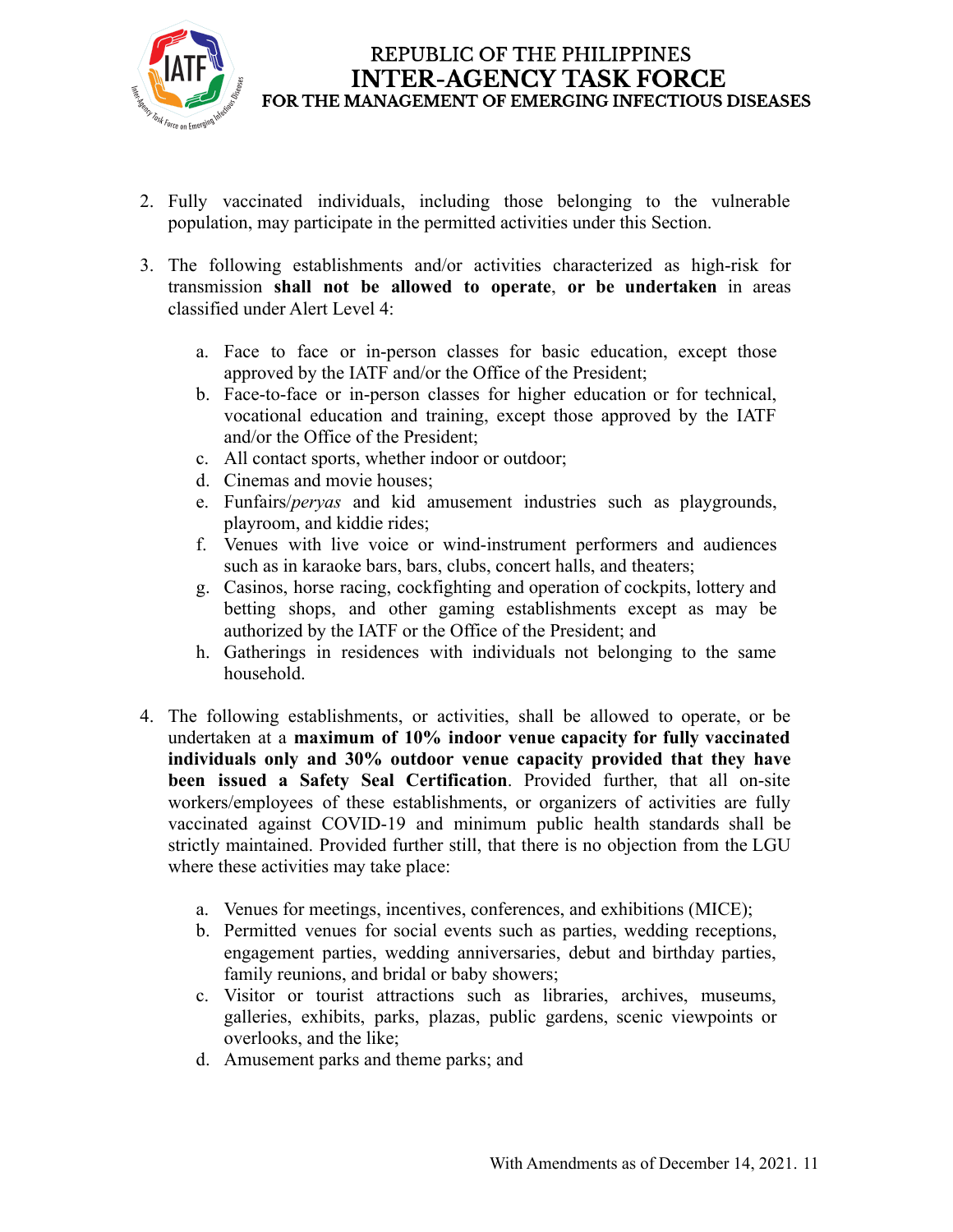

- e. Recreational venues such as internet cafes, billiard halls, amusement arcades, bowling alleys, skating rinks, archery halls, swimming pools, and similar venues.
- 5. The following establishments, or activities, shall be allowed to operate, or be undertaken at a **maximum of 10% indoor venue capacity for fully vaccinated individuals only and 30% outdoor venue capacity**. Provided that all on-site workers/employees of these establishments, or organizers of activities are fully vaccinated against COVID-19 and minimum public health standards shall be strictly maintained. Provided further, that there is no objection from the LGU where these activities may take place:
	- a. In-person religious gatherings. Provided that gatherings shall be limited to the conduct of religious worship and/or service, and processions and other similar mobile religious gatherings shall not be allowed. Provided further, that pastors, priests, rabbis, imams, or other religious ministers and the assistants of these religious congregations have been fully vaccinated;
	- b. Licensure or entrance/qualifying examinations administered by their respective government agency, and specialty examinations authorized by the IATF subject to the health and safety guidelines as approved by the IATF;
	- c. Dine-in services in food preparation establishments such as kiosks, commissaries, restaurants, and eateries, subject to DTI sector-specific protocols;
	- d. Personal care establishments such as barbershops, hair spas, hair salons, and nail spas, and those offering aesthetic/cosmetic services or procedures, make-up services, salons, spas, reflexology, and other similar procedures including home service options, subject to the sector-specific protocols of the DTI;
	- e. Fitness studios, gyms, and venues for non-contact exercise and sports, subject to DTI sector-specific protocols. Provided that patrons/clients and workers/employees wear face masks at all times and that no group activities are conducted; and,
	- f. Film, music, and television production, subject to the joint guidelines as may be issued by the DTI, Department of Labor and Employment (DOLE), and the DOH.
- 6. Gatherings for necrological services, wakes, inurnment, funerals for those who died of causes other than COVID-19, and for the cremains of the COVID-19 deceased, shall be allowed, provided that the same shall be limited to immediate family members, upon satisfactory proof of their relationship with the deceased and with full compliance with the prescribed minimum public health standards.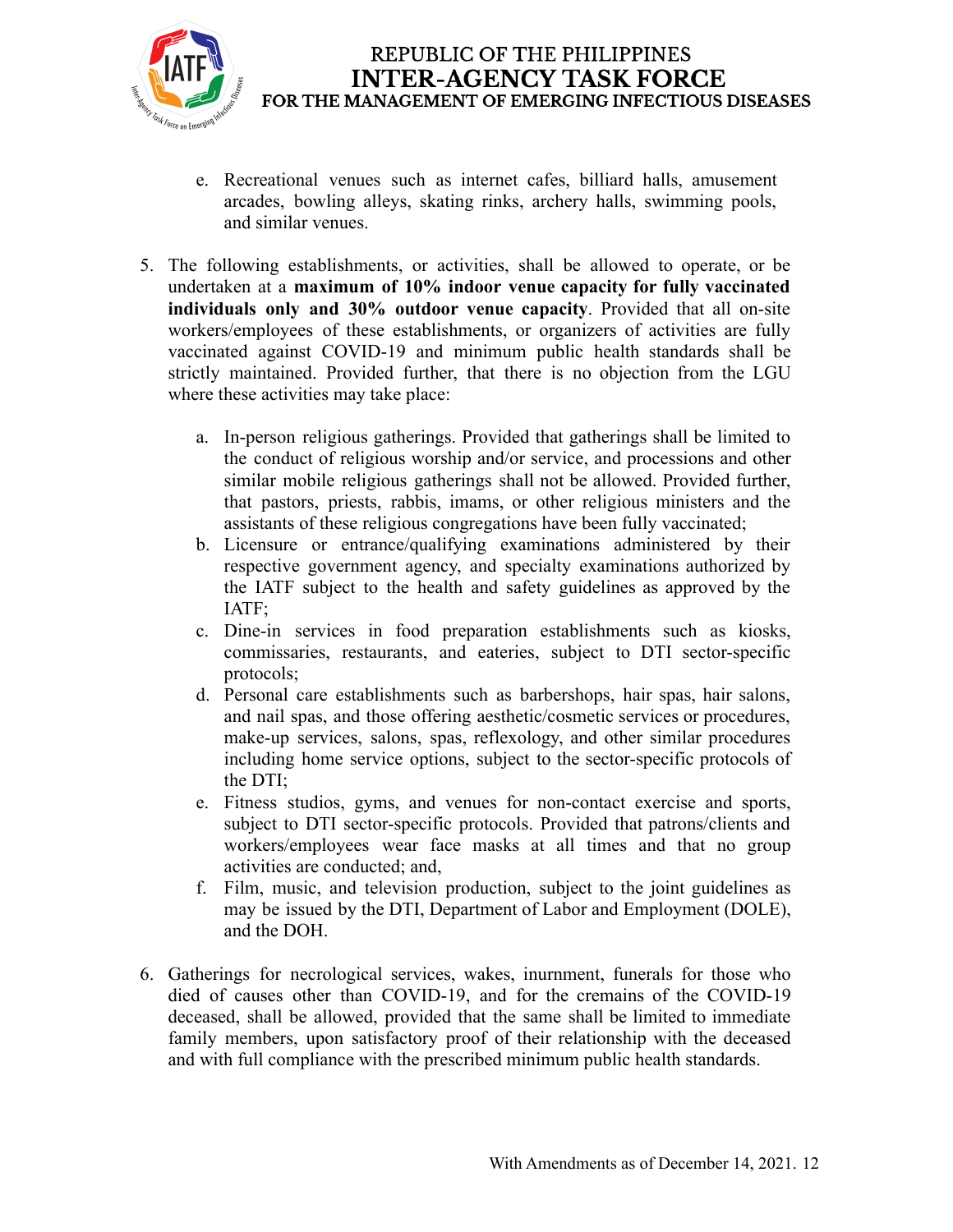

7. Agencies and instrumentalities of the government shall remain to be fully operational and shall adhere to at least a 40% on-site workforce. Those assigned to work off-site shall be subject to alternative work arrangements as approved by the head of agency in accordance with the relevant rules and regulations issued by the Civil Service Commission (CSC). Heads of agencies providing health and emergency frontline services, laboratory and testing services, border control, or other critical services shall operate at a workforce beyond the minimum as may be necessary to deliver their mandates.

**SECTION [4] GUIDELINES FOR AREAS UNDER ALERT LEVEL 3**. The following protocols shall be observed in areas placed under Alert Level 3, except for portions thereof under granular lockdown:

- 1. Intrazonal and interzonal movement shall be allowed. However, reasonable restrictions may be imposed by the LGUs, which should not be stricter as those prescribed under higher alert levels and subject to the oversight, monitoring, and evaluation of their respective RIATF. Provided, that those below eighteen (18) years of age, and those belonging to the vulnerable population, shall be allowed access to obtain essential goods and services, or for work in permitted industries and offices in accordance with existing labor laws, rules, and regulations. Individual outdoor exercises shall also be allowed for all ages regardless of comorbidities or vaccination status.
- 2. The following establishments and/or activities characterized as high-risk for transmission shall **not be allowed to operate, or be undertaken** in areas classified under Alert Level 3:
	- a. Face to face or in-person classes for basic education, except those previously approved by the IATF and/or the Office of the President;
	- b. Contact sports, except those conducted under a bubble-type setup as provided for under relevant guidelines adopted by the IATF, Games and Amusement Board, and Philippine Sports Commission, and approved by the LGU where such games shall be held;
	- c. Funfairs/*peryas* and kid amusement industries such as playgrounds, playroom, and kiddie rides;
	- d. Venues with live voice or wind-instrument performers and audiences such as in karaoke bars, clubs, concert halls, and theaters;
	- e. Casinos, horse racing, cockfighting and operation of cockpits, lottery and betting shops, and other gaming establishments except as may be authorized by the IATF or the Office of the President; and
	- f. Gatherings in residences with individuals not belonging to the same household.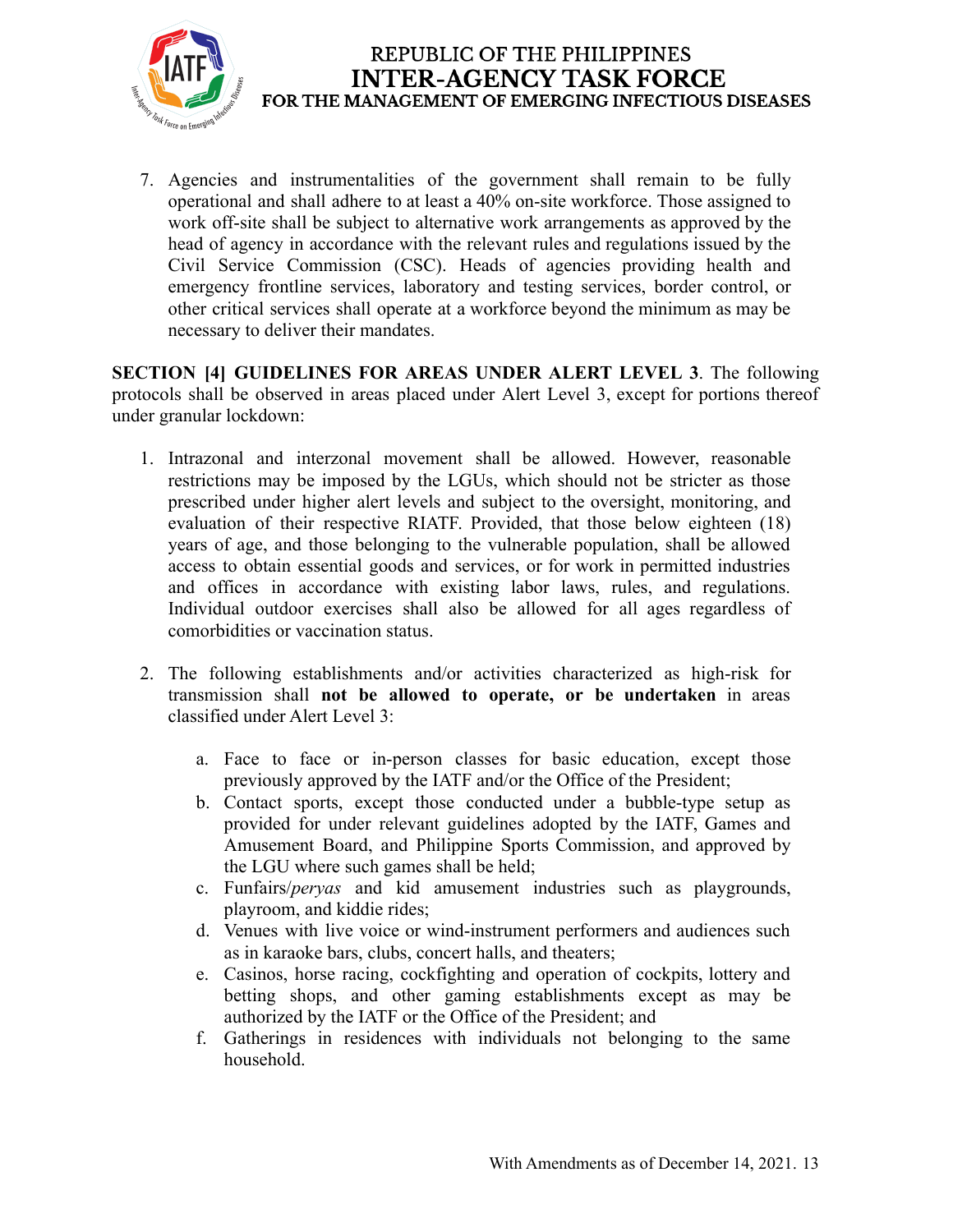

- 3. The following establishments, or activities, shall be allowed to operate or be undertaken at a **maximum of 30% indoor venue capacity for fully vaccinated individuals only and 50% outdoor venue capacity**. Provided that all on-site workers/employees of these establishments, and organizers of activities are fully vaccinated against COVID-19 and MPHS shall be strictly maintained. Provided further, that there is no objection from the LGU where these activities may take place.
	- a. Venues for meetings, incentives, conferences, and exhibitions (MICE);
	- b. Permitted venues for social events such as parties, wedding receptions, engagement parties, wedding anniversaries, debut and birthday parties, family reunions, and bridal or baby showers;
	- c. Visitor or tourist attractions such as libraries, archives, museums, galleries, exhibits, parks, plazas, public gardens, scenic viewpoints or overlooks, and the like;
	- d. Amusement parks or theme parks;
	- e. Recreational venues such as internet cafes, billiard halls, amusement arcades, bowling alleys, skating rinks, archery halls, swimming pools, and similar venues;
	- f. Cinemas and movie houses;
	- g. Limited face-to-face or in-person classes for higher education and for technical-vocational education and training;
	- h. In-person religious gatherings; gatherings for necrological services, wakes, inurnment, and funerals for those who died of causes other than COVID-19 and for the cremains of the COVID-19 deceased;
	- i. Licensure or entrance/qualifying examinations administered by their respective government agency, and specialty examinations authorized by the IATF subject to the health and safety guidelines as approved by the IATF;
	- j. Dine-in services in food preparation establishments such as kiosks, commissaries, restaurants, and eateries, subject to DTI sector-specific protocols;
	- k. Personal care establishments such as barbershops, hair spas, hair salons, and nail spas, and those offering aesthetic/cosmetic services or procedures, make-up services, salons, spas, reflexology, and other similar procedures including home service options, subject to the sector-specific protocols of the DTI;
	- l. Fitness studios, gyms, and venues for non-contact exercise and sports, subject to DTI sector-specific protocols. Provided that patrons/clients and workers/employees wear face masks at all times and that no group activities are conducted; and
	- m. Film, music, and television production, subject to the joint guidelines as may be issued by the DTI, DOLE, and the DOH.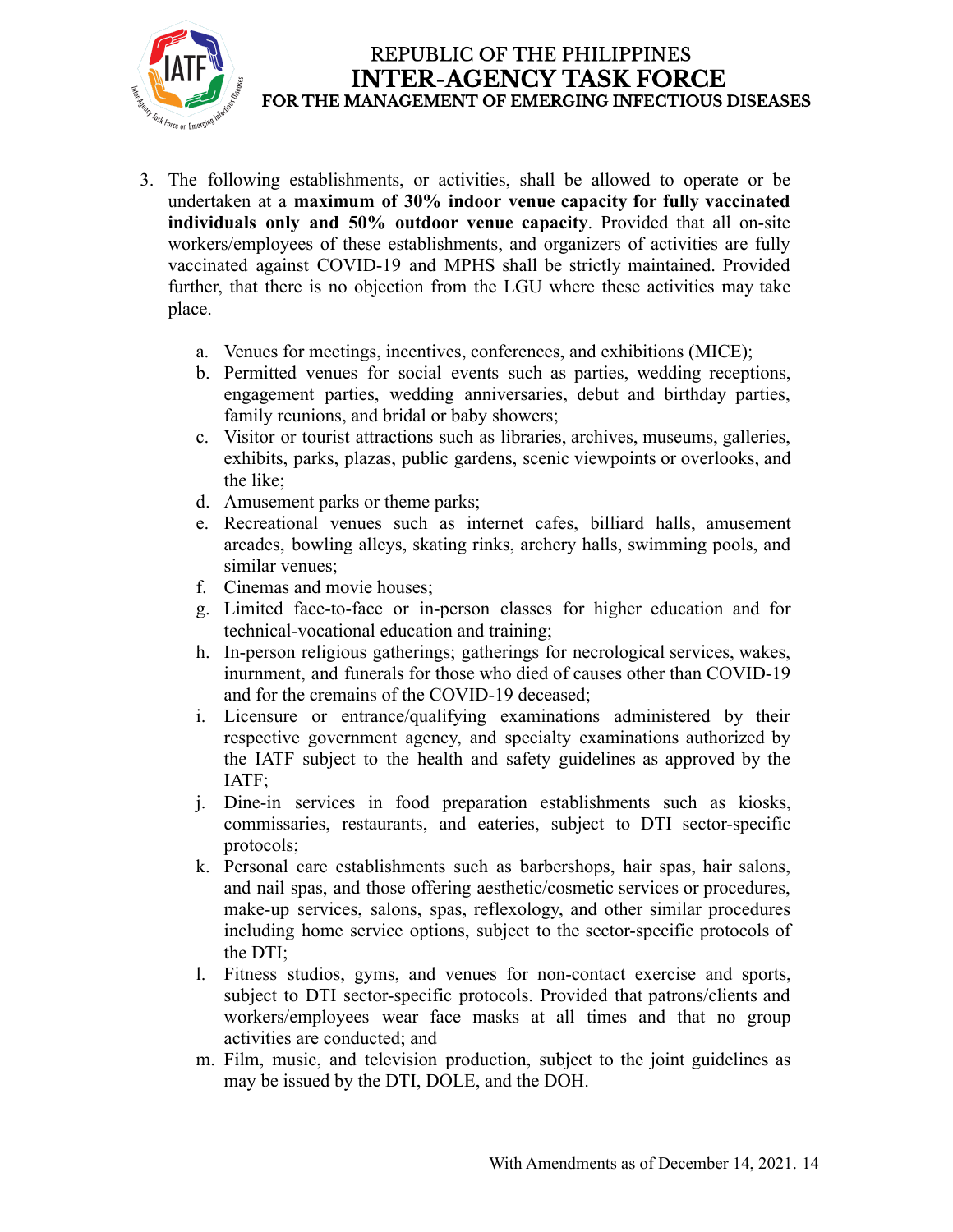

4. Agencies and instrumentalities of the government shall remain to be fully operational and shall adhere to at least a 60% on-site workforce. Those assigned to work off-site shall be subject to alternative work arrangements as approved by the head of agency in accordance with the relevant rules and regulations issued by the Civil Service Commission (CSC). Heads of agencies providing health and emergency frontline services, laboratory and testing services, border control, or other critical services shall operate at a workforce beyond the minimum as may be necessary to deliver their mandates.

**SECTION [5] GUIDELINES FOR AREAS UNDER ALERT LEVEL 2**. The following protocols shall be observed in areas placed under Alert Level 2, except for portions thereof under granular lockdown:

- 1. Intrazonal and interzonal movement shall be allowed. However, reasonable restrictions may be imposed by the LGUs, which should not be stricter as those prescribed under higher alert levels and subject to the oversight, monitoring, and evaluation of their respective RIATF.
- 2. Casinos, horse racing, cockfighting and operation of cockpits, lottery and betting shops, and other gaming establishments shall **not be allowed to operate, or be undertaken** in areas classified under Alert Level 2 except as may be authorized by the IATF or the Office of the President.
- 3. The following establishments, or activities, shall be allowed to operate, or be undertaken at a **maximum of 50% indoor venue capacity for fully vaccinated individuals and those below 18 years of age, even if unvaccinated, and 70% outdoor venue capacity**. Provided, that all on-site workers/employees of these establishments, or organizers of activities are fully vaccinated against COVID-19 and MPHS shall be strictly maintained. Provided further, that there is no objection from the LGU where these activities may take place.
	- a. Venues for meetings, incentives, conferences, and exhibitions (MICE);
	- b. Permitted venues for social events such as parties, wedding receptions, engagement parties, wedding anniversaries, debut and birthday parties, family reunions, and bridal or baby showers;
	- c. Visitor or tourist attractions such as libraries, archives, museums, galleries, exhibits, parks, plazas, public gardens, scenic viewpoints or overlooks, and the like;
	- d. Amusement parks or theme parks;
	- e. Recreational venues such as internet cafes, billiard halls, amusement arcades, bowling alleys, skating rinks, archery halls, swimming pools, and similar venues;
	- f. Cinemas and movie houses;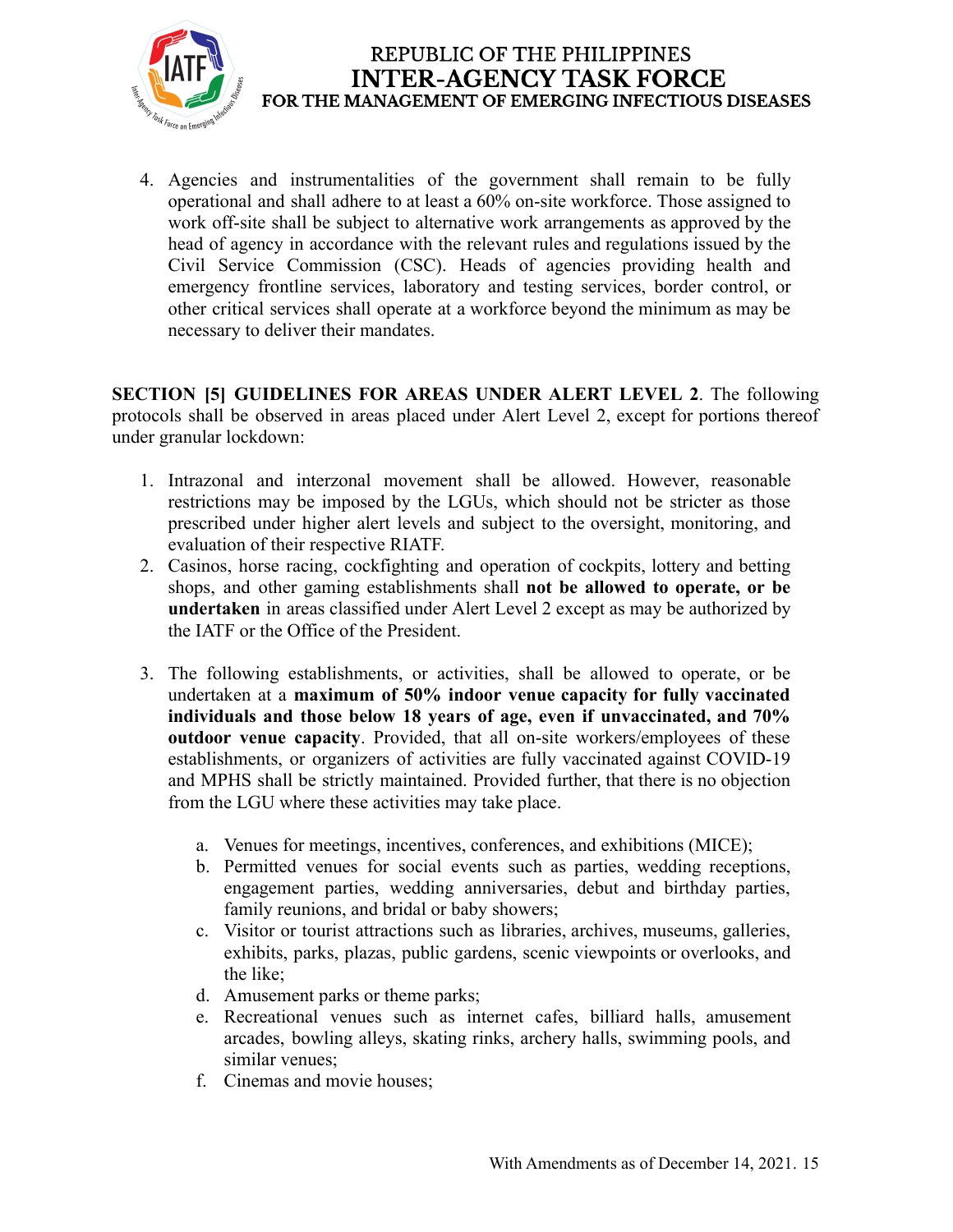

- g. Limited face-to-face or in-person classes for basic education subject to prior approval of the Office of the President;
- h. Limited face-to-face or in-person classes for higher education and for technical-vocational education and training;
- i. In-person religious gatherings; gatherings for necrological services, wakes, inurnment, and funerals for those who died of causes other than COVID-19 and for the cremains of the COVID-19 deceased;
- j. Licensure or entrance/qualifying examinations administered by their respective government agency, and specialty examinations authorized by the IATF subject to the health and safety guidelines as approved by the IATF;
- k. Dine-in services of food preparation establishments such as kiosks, commissaries, restaurants, and eateries, subject to DTI sector-specific protocols;
- l. Personal care establishments such as barbershops, hair spas, hair salons, and nail spas, and those offering aesthetic/cosmetic services or procedures, make-up services, salons, spas, reflexology, and other similar procedures including home service options, subject to the sector-specific protocols of the DTI;
- m. Fitness studios, gyms, and venues for individual non-contact exercise and sports; Provided that patrons/clients and workers/employees wear face masks at all times and subject to DTI sector-specific protocols.
- n. Film, music, and television production subject to the joint guidelines as may be issued by the DTI, DOLE, and the DOH;
- o. Contact sports approved by the LGU where such games shall be held;
- p. Funfairs/*peryas* or kid amusement industries such as playgrounds, playroom, and kiddie rides;
- q. Venues with live voice or wind-instrument performers and audiences such as in karaoke bars, clubs, concert halls, and theaters; and
- r. Gatherings in residences with individuals not belonging to the same household.
- 4. Agencies and instrumentalities of the government shall remain to be fully operational and shall adhere to at least a 80% on-site workforce. Those assigned to work off-site shall be subject to alternative work arrangements as approved by the head of agency in accordance with the relevant rules and regulations issued by the Civil Service Commission (CSC). Heads of agencies providing health and emergency frontline services, laboratory and testing services, border control, or other critical services shall operate at a workforce beyond the minimum as may be necessary to deliver their mandates.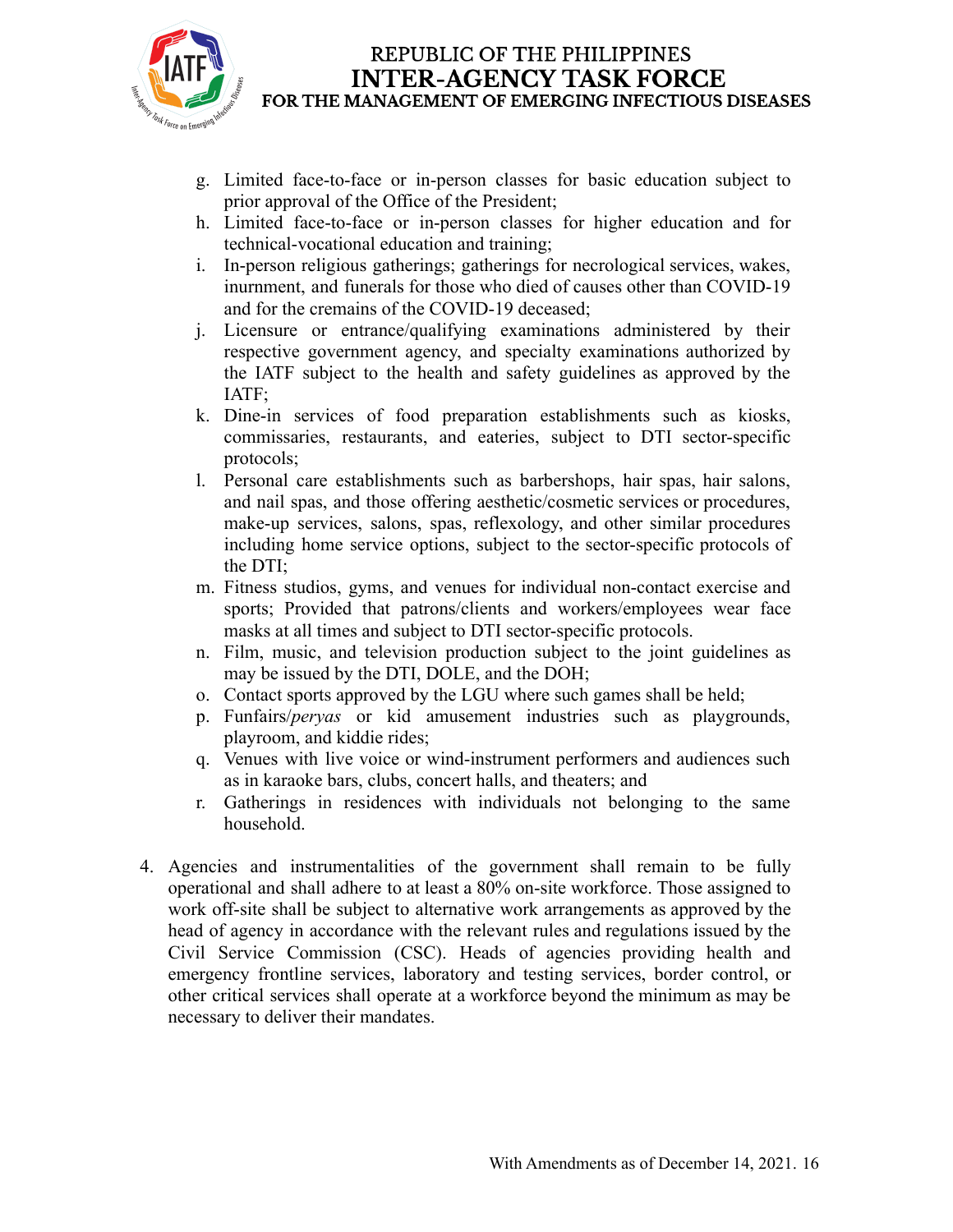

**SECTION [6] GUIDELINES FOR AREAS UNDER ALERT LEVEL 1**. The following protocols shall be observed in areas placed under Alert Level 1, except for portions thereof under granular lockdown:

- 1. Intrazonal and interzonal movement shall be allowed without regard to age and comorbidities.
- 2. All establishments, persons, or activities, are allowed to operate, work, or be undertaken at full on-site or venue/seating capacity provided it is consistent with minimum public health standards; provided further, that face to face classes for basic education shall be subject to prior approval of the Office of the President.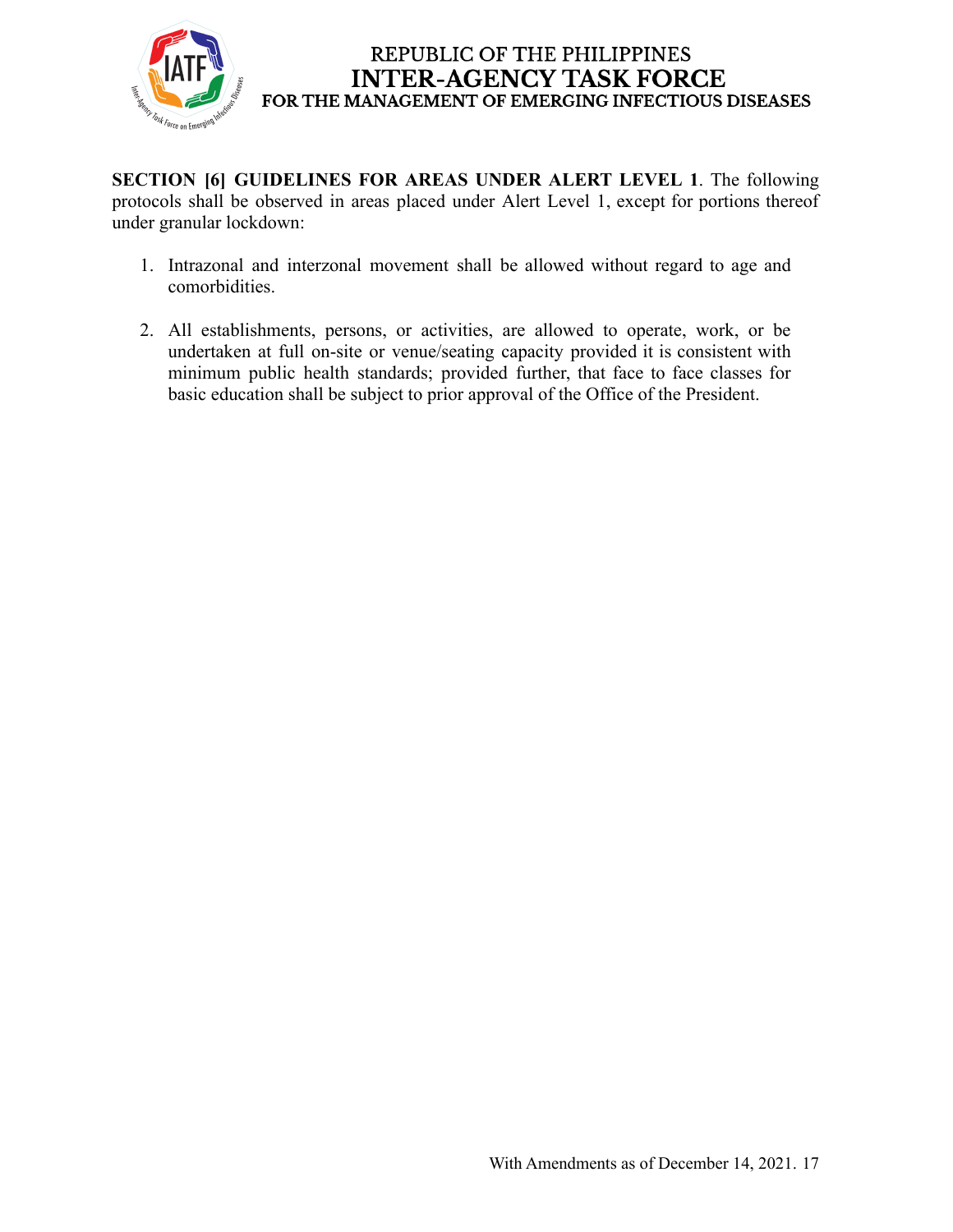

# **PART II**

# **GUIDELINES ON THE IMPLEMENTATION OF GRANULAR LOCKDOWNS**

**Section [1] AUTHORITY TO DECLARE.** The authority to impose granular lockdown shall be given to the city and municipal mayors with respect to their component barangays subject to the concurrence of the Regional Inter-Agency Task Force (RIATF), and individual houses where one household member has been confirmed, residential buildings, streets, blocks, *puroks*, subdivisions, and/or villages within their jurisdiction.

**SECTION [2] PARAMETERS FOR DECLARATION AND IMPLEMENTATION.** The epidemiological parameters in the declaration of a granular lockdown, including specific interventions and activities to be conducted in such areas, shall comply with the National Task Force COVID-19 Memorandum Circular No. 2 dated 15 June 2020 or the Operational Guidelines on the Application of the Zoning Containment Strategy in the Localization of the National Action Plan Against COVID-19 Response.

**SECTION [3] DURATION.** Granular lockdowns shall be for a period of not less than fourteen (14) days.

# **SECTION [4] EFFECTIVITY.**

- 1. Declaration of granular lockdowns by local chief executives shall be provisionally effective immediately and shall include due notice to the RIATF. The RIATF shall immediately act on the said declaration.
- 2. The IATF retains its mandate to impose and/or lift lockdowns on highly urbanized cities and independent component cities.

**SECTION [5] SECURITY.** The Philippine National Police (PNP) shall ensure peace and order at all times. They shall make sure that security protocols are maintained in lockdown areas.

**SECTION [6] MOVEMENT.** The privilege to enter and exit areas under Alert Level 5, granted to Authorized Persons Outside Residences as provided under Par. 14 Part I Section of these Guidelines, shall not apply in areas under granular lockdowns. Only health care workers (HCWs) and non-health personnel working in hospitals, laboratories, dialysis facilities, and community healthcare workers if their institutions are unable to provide accommodation for their personnel, and uniformed personnel tasked to enforce the granular lockdown, shall be allowed to move within, into, and out of the area under granular lockdown.

The following shall be allowed to enter and/or exit granular lockdown areas for specific purposes: